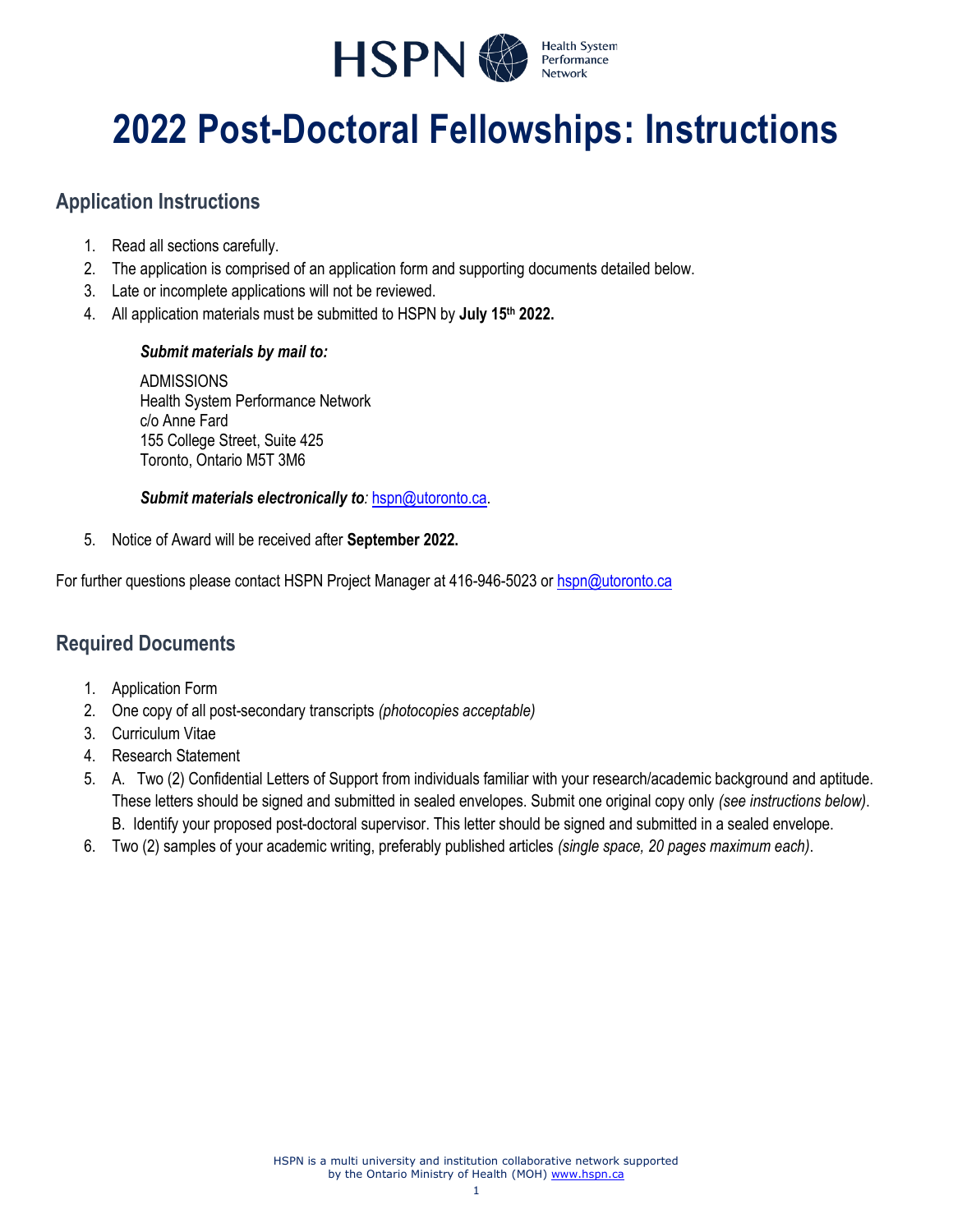

# Information for Required Documents

|    | 1. Application Form                                         | The application form can be found online on the HSPN website: https://hspn.ca/capacity-<br>building/opportunities/                                                                                                                                                                                                                                                                                                                                                                                                                                                                                                                                                                                                                                                                                                                                                                                                                                                                                                                                                                                                                                                                                                                                                                                                                                                                                                                                                                                                                                                                                                                                                                                                                                 |
|----|-------------------------------------------------------------|----------------------------------------------------------------------------------------------------------------------------------------------------------------------------------------------------------------------------------------------------------------------------------------------------------------------------------------------------------------------------------------------------------------------------------------------------------------------------------------------------------------------------------------------------------------------------------------------------------------------------------------------------------------------------------------------------------------------------------------------------------------------------------------------------------------------------------------------------------------------------------------------------------------------------------------------------------------------------------------------------------------------------------------------------------------------------------------------------------------------------------------------------------------------------------------------------------------------------------------------------------------------------------------------------------------------------------------------------------------------------------------------------------------------------------------------------------------------------------------------------------------------------------------------------------------------------------------------------------------------------------------------------------------------------------------------------------------------------------------------------|
| 2. | <b>Transcripts from all post-</b><br>secondary institutions | <b>Electronic Copy</b><br>Submit transcripts from each post-secondary institution attended. Be sure to include the<br>transcript legend usually found at the back of the paper transcript. All non-English language<br>documents must be officially translated into English and submitted together with the<br>transcript.<br>Transcripts with multiple pages must be scanned together into a single PDF document<br>before sending. Be sure to scan both side of the page for double-sided transcripts.<br>Official (Paper) Copy<br>Photocopies of the paper transcript are acceptable. However, you must be ready to present<br>the original sealed transcripts and language documents if requested.                                                                                                                                                                                                                                                                                                                                                                                                                                                                                                                                                                                                                                                                                                                                                                                                                                                                                                                                                                                                                                             |
| 3. | <b>Curriculum Vitae</b>                                     | Please prepare the document on MS Word. You can also use similar word processing<br>software packages, but be sure to convert to pdf if sending by e-mail.                                                                                                                                                                                                                                                                                                                                                                                                                                                                                                                                                                                                                                                                                                                                                                                                                                                                                                                                                                                                                                                                                                                                                                                                                                                                                                                                                                                                                                                                                                                                                                                         |
| 4. | <b>Research Statement</b>                                   | Complete this section carefully in the application form, adhering to the guidelines below<br>(maximum 3 pages, Times New Roman and minimum 11 point font size). You must<br>answer each of the three sections, separately numbering each section. Submit your<br>research statement as an attachment. Indicate your name on each page in the top right<br>hand corner.<br>Section 1: the Research Problem/Issue - Maximum 1 page<br>Identify the research problem/issue that you plan to address while holding an HSPN<br>Fellowship, and how you plan to investigate it. Describe the background experiences that<br>have prepared you to undertake this study.<br>Section 2: Fit with HSPN Research Foci - Maximum 1 page<br>HSPN fosters cross-sectoral collaborative research and produces new knowledge about the<br>measurement and improvement of health system performance across the continuum of<br>health care services.<br>With this in mind, please address the questions under the headings below:<br><b>HSPN</b><br>Demonstrate your interest in HSPN. Why do you want to be part of HSPN? How would<br>an HSPN Fellowship benefit you as a scholar? How do you see HSPN potentially<br>shaping your career trajectory? What would you bring to the HSPN network (e.g.<br>disciplinary perspectives, skills and abilities, etc.)?<br>Research Foci<br>Explain how your proposed research project fits within the HSPN quadruple aim<br>framework, and how your project will contribute to HSPN's growing body of knowledge.<br>You must also indicate which HSPN network member would be best suited to<br>support/mentor your research and explain your rationale for the selection. Refer to the<br>HSPN website: http://hspn.ca. |